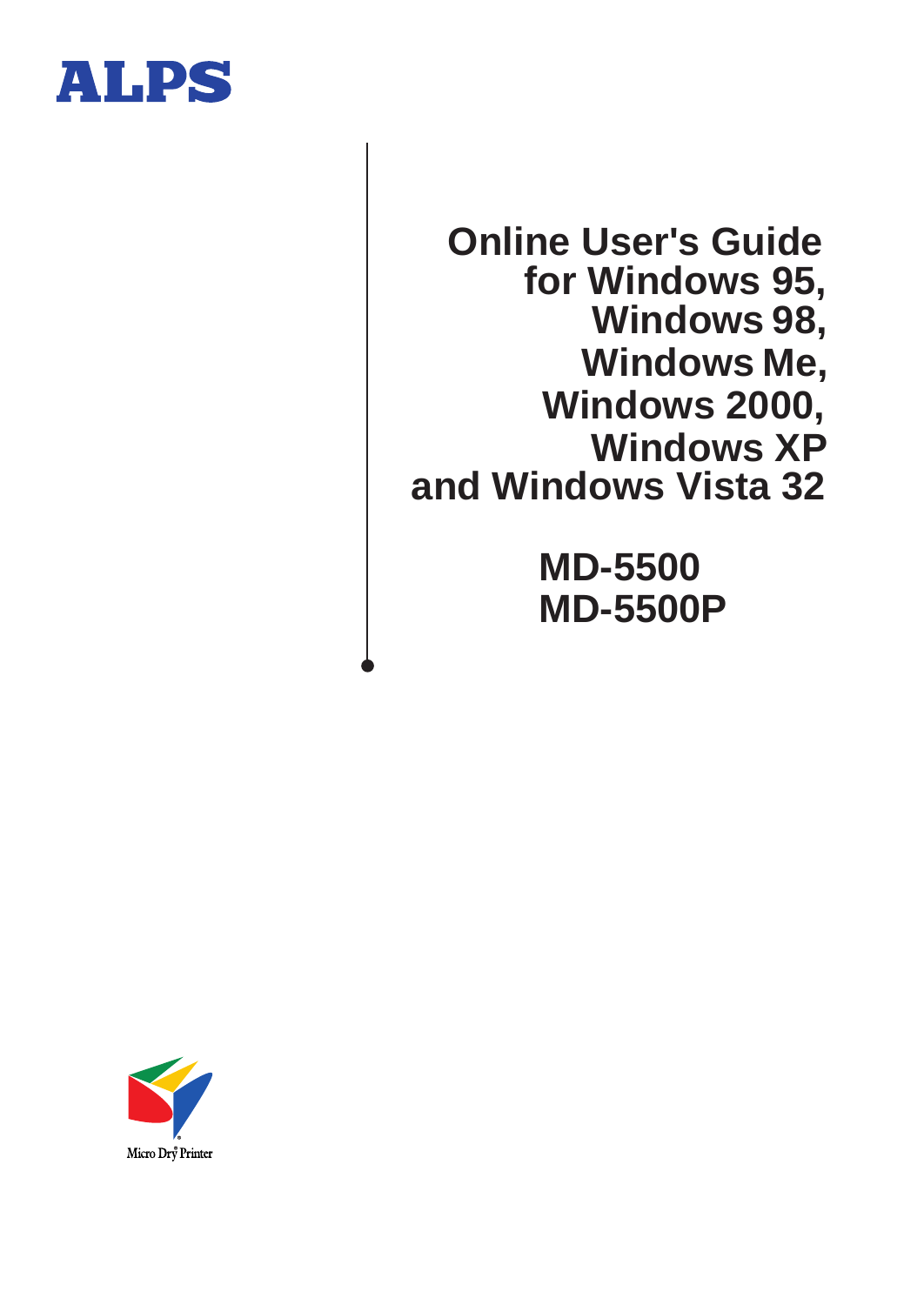# **Contents**

DIG ntent

| Name and Functions of Each Item of the Printer Dialog Box  4 |  |
|--------------------------------------------------------------|--|
|                                                              |  |
|                                                              |  |
|                                                              |  |
|                                                              |  |
|                                                              |  |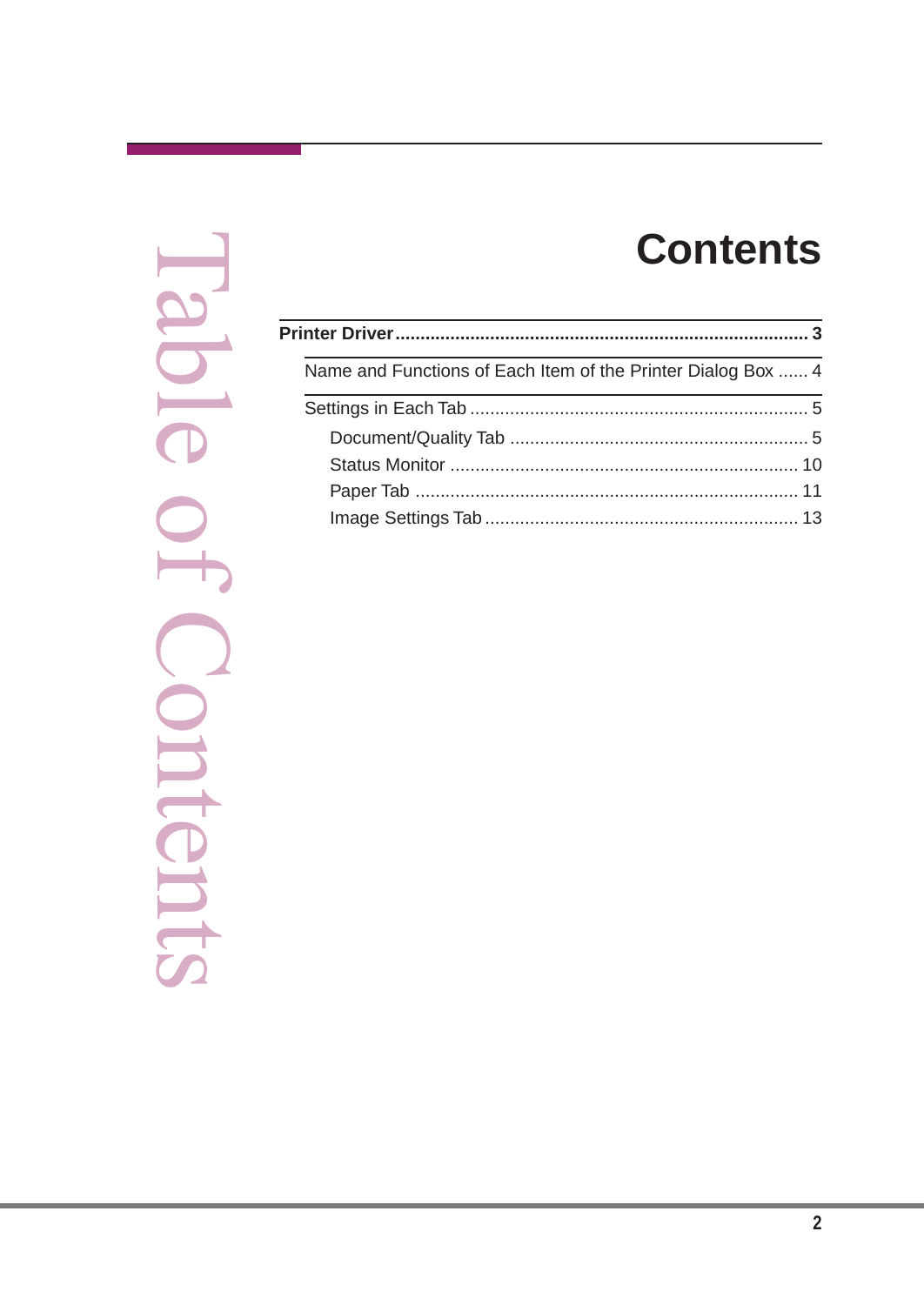## <span id="page-2-0"></span>**Printer Driver**

### **Printer Driver Functions**

This chapter describes each of the printer driver settings required for controlling the printing operations. Read it to learn the specific setup details for different printing modes.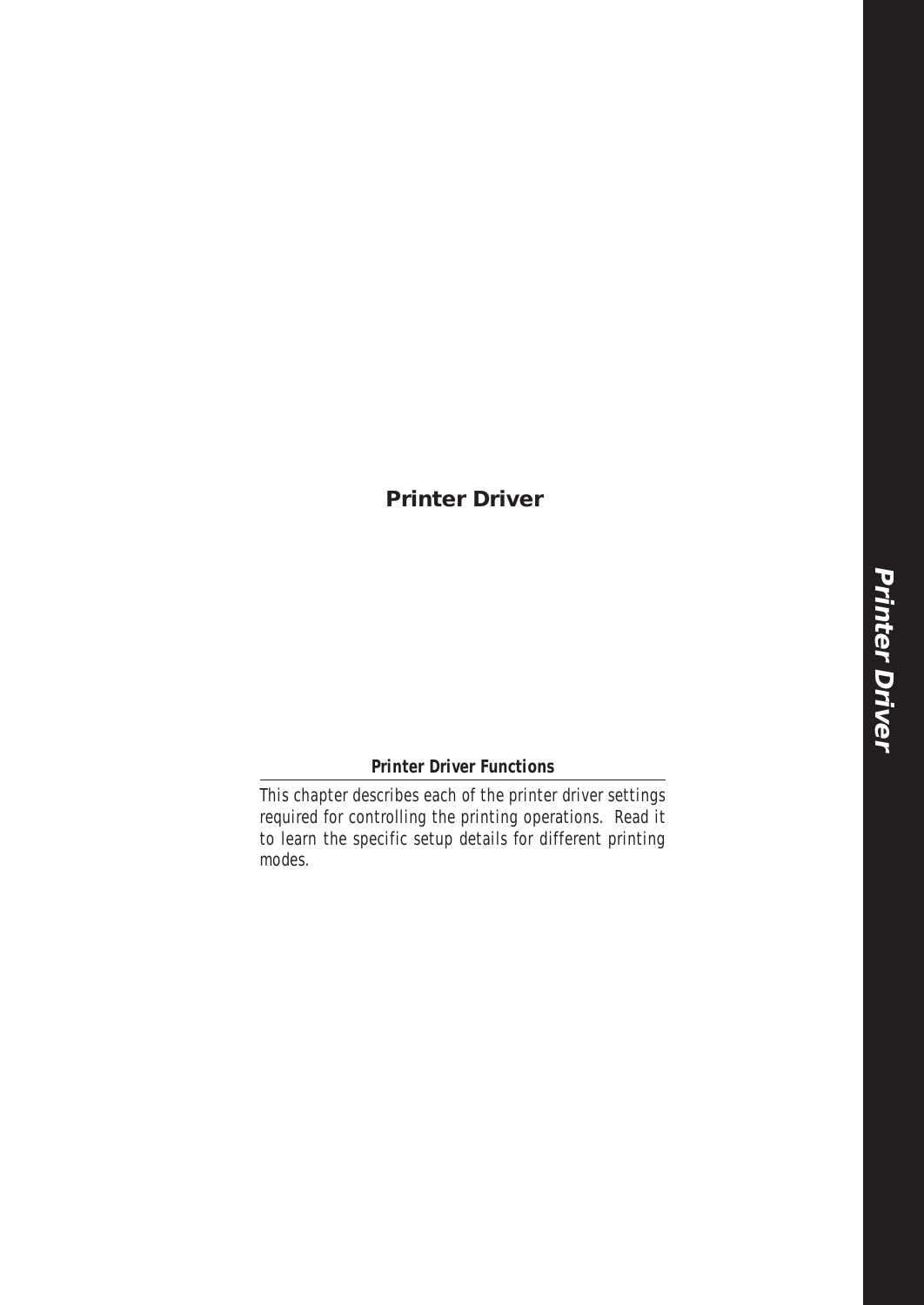## <span id="page-3-0"></span>**Name and Functions of Each Item of the Printer Dialog Box**



You get access to different tab items by clicking one of the tabs. Click on a tab to display the selected tab items.

### **Radio buttons**

You may select one of the displayed options by clicking on a button.

### **Check boxes**

When you check a box, the option is turned on. Unchecking a box turns off the option.

#### **Drop down list**

You may select one of the displayed options. Click the button to display the available options, and then click a desired item.

### **Restore Defaults button**

Clicking on this button selects the original factory settings.

### **Help button**

Clicking on this button displays help information for the ALPS MD-5000 dialog box.

### **Cancel button**

Clicking on this button discards any changes and closes the dialog box.

### **OK button**

Clicking on this button saves any changes and closes the dialog box. Click on it when you complete all the settings in all the tabs.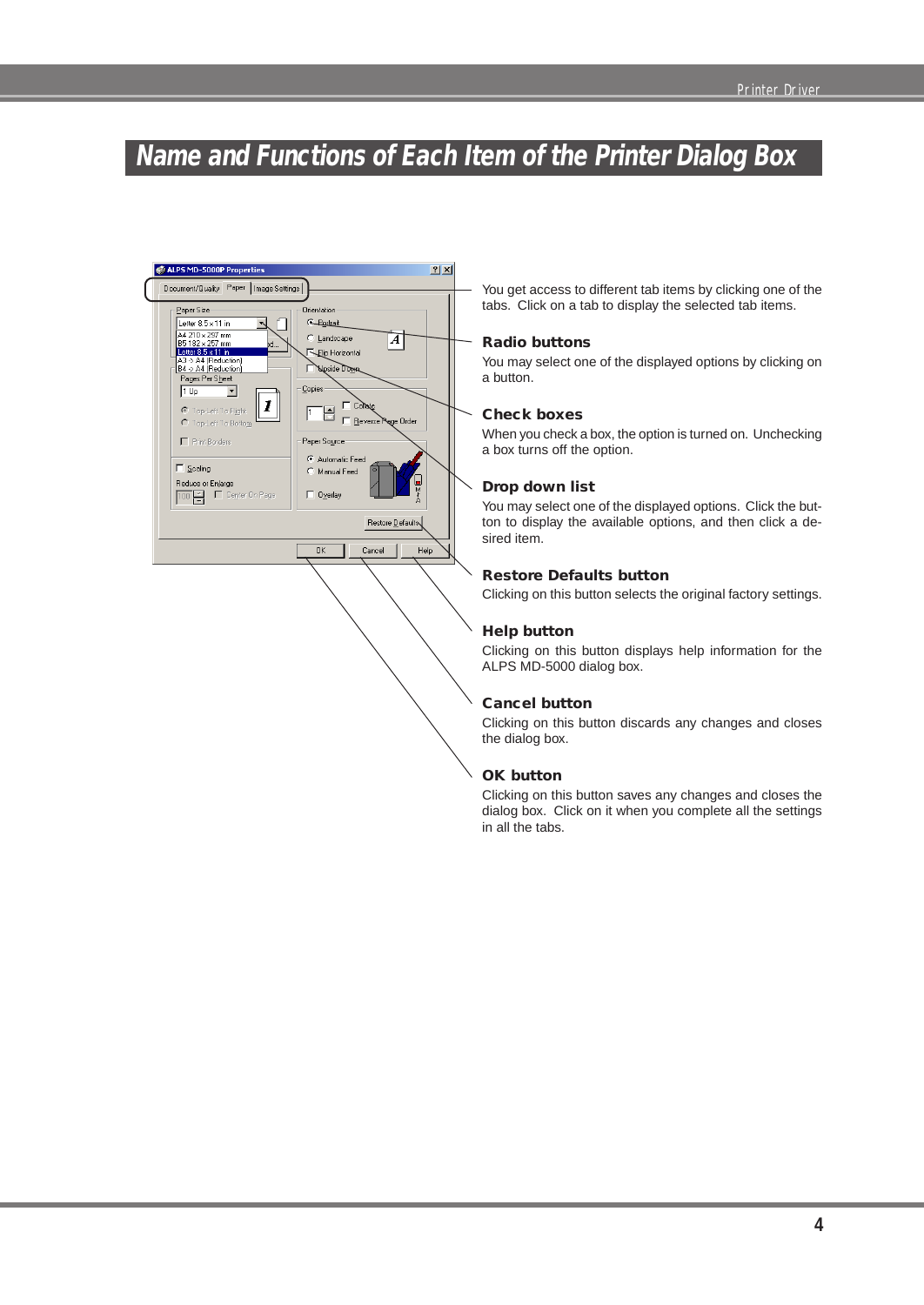## <span id="page-4-0"></span>**Settings in Each Tab**

## **Document/Quality Tab**

This tab allows you to select a Document Type, Media Type, and a few other settings.

| ALPS MD-5000P Properties                                                                                                                                                                                                                                                                                                                                                                                           | 2x                                                                                                 |
|--------------------------------------------------------------------------------------------------------------------------------------------------------------------------------------------------------------------------------------------------------------------------------------------------------------------------------------------------------------------------------------------------------------------|----------------------------------------------------------------------------------------------------|
| Document/Quality Paper   Image Settings                                                                                                                                                                                                                                                                                                                                                                            |                                                                                                    |
|                                                                                                                                                                                                                                                                                                                                                                                                                    |                                                                                                    |
| Document Type<br>Print Settings<br>Spot Color Setting: Off<br>Automatic<br>$\overline{\phantom{a}}$<br>Print Using:<br>Automatic<br>Resolution:<br>Photographs<br>fined<br>Graphics/Text<br>Halftone:<br>Grayscale<br>Glossy Finish:<br>Text[Monochrome]<br>Undercoat:<br>Economy Black<br>Paper Size:<br>Laser Paper<br>٣<br>Layout<br>Print On Backside<br><b>Qrientation:</b><br>Photo Enhance:<br>User Defined | $\sim$<br>600 dpi<br>145 lpi<br>Off<br>Off<br>Letter 8.5 x 11 in<br>1 Up<br>Portrait<br>Off<br>Off |
| Dalker Black:<br><b>Print Settings</b><br>Use pot Color[s] Spot Colors<br>Print Mode<br>Standard Color                                                                                                                                                                                                                                                                                                             | Matching Method: Use Driver's Matching<br>Show Details<br>Micro Dry Printer                        |
| Eiect Paper Nuicker                                                                                                                                                                                                                                                                                                                                                                                                |                                                                                                    |
| More Settings<br>About                                                                                                                                                                                                                                                                                                                                                                                             | Restore Defaults                                                                                   |
| <b>OK</b>                                                                                                                                                                                                                                                                                                                                                                                                          | Concel<br>Help                                                                                     |
|                                                                                                                                                                                                                                                                                                                                                                                                                    |                                                                                                    |
|                                                                                                                                                                                                                                                                                                                                                                                                                    |                                                                                                    |
| <b>User Defined Document Type</b><br>7x                                                                                                                                                                                                                                                                                                                                                                            |                                                                                                    |
| List<br>Document1<br>Save<br>Delete                                                                                                                                                                                                                                                                                                                                                                                |                                                                                                    |
| $S$ ave as: $\Box$<br>Close                                                                                                                                                                                                                                                                                                                                                                                        |                                                                                                    |

### **Document Type**

Click the down arrow, and select the desired document type from the displayed settings. The available options are as follows:

#### • **Automatic**

Use this option to have the printer driver automatically select a document type from among the options that follow, depending on the docuemnt being printed.

### **• Photographs**

Use this option when printing color photographs. Choosing this option automatically turns on the Darker Black option in the Image setting, so that the black portions of color photographs are blended more naturally.

#### **• Graphics/Texts**

Use this option when printing a business document that includes some graphics. The colors often used in business documents, such as red and blue, will be printed more vividly.

### **• Grayscale**

Use this option when printing a monochrome graphic image or printing a color image in monochrome.

#### **• Text (Monochrome)**

In contrast to Grayscale mode, this option produces images without halftoning. All shades of gray will be printed as either black or white.

#### **• Economy Black**

Select this to print rough drafts of text document using EconoBlack ink cartridge (reversible up to 20 times.)

### **User Defined... button**

Click this button to save your own setting as a document type with your desired name. To do this, after setting the necessary items, click this button so that the User Defined Document Type dialog box is displayed. Type the document type name in the Save as field, then click the Save button. Up to ten document types can be saved. To delete a document type, click the document type name you want to delete in the List, then click the Delete button.

### **Print On Backside**

Printing is executed on the back side of the paper of which front side has already printed. Since curl correction is not performed, printed surface (front side) is not damaged. This option might be disabled depending on the setting in Media Type.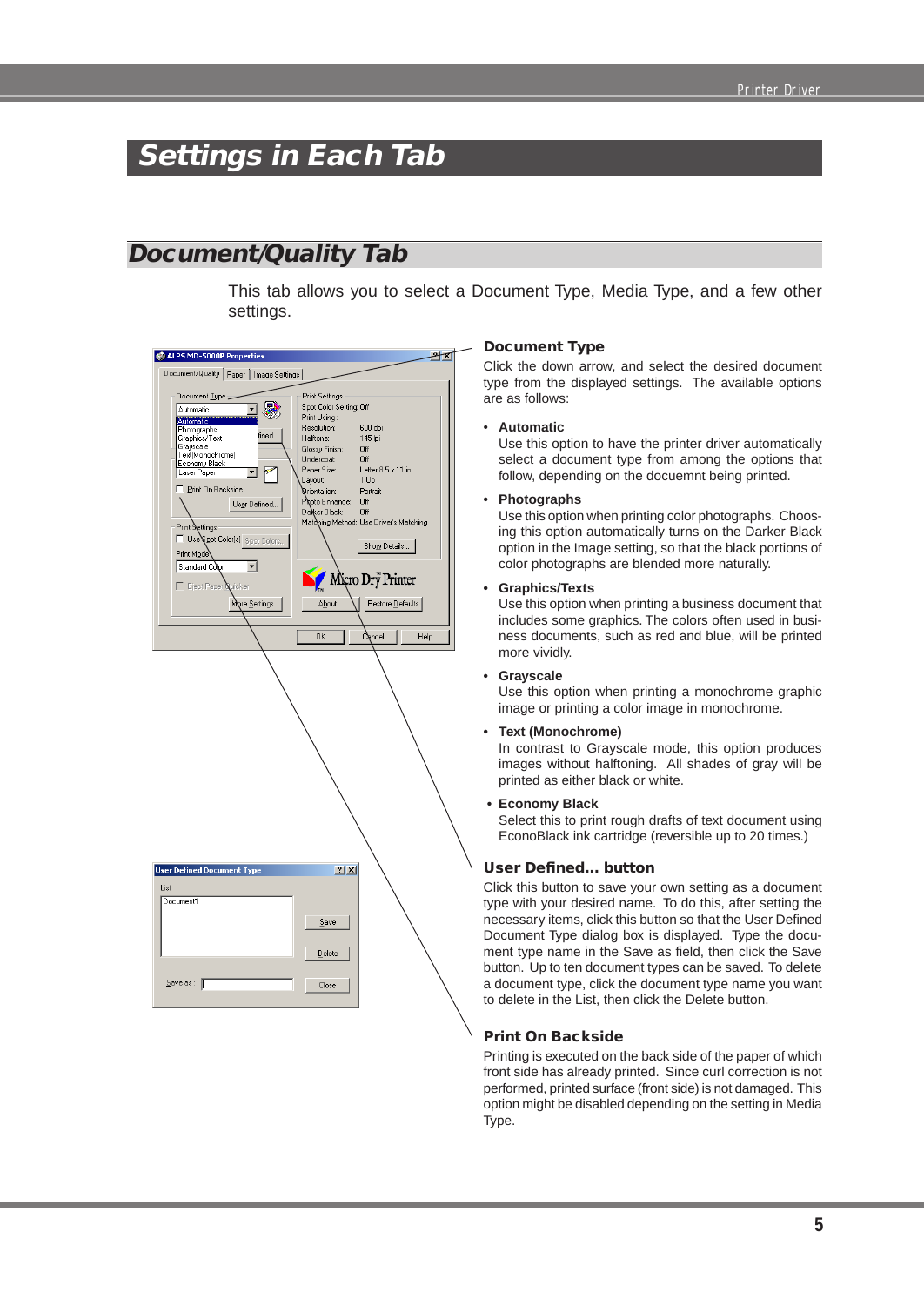

| <b>User Defined Media Type</b> |             | 7x     |
|--------------------------------|-------------|--------|
| Based Media Type               | Laser Paper |        |
| Media List                     |             |        |
| Paper1                         |             |        |
|                                |             | Save   |
|                                |             | Delete |
| Save as:                       |             | Close  |

#### **Media Type**

Click the down arrow, and select a media type from the displayed options. The available Media Type options depend on the Document Type settings.The available options are as follows:

### **Plain Paper**

Select this for printing on plain paper.

### **Laser Paper**

Select this for printing on laser quality paper with a smooth surface or Alps High Grade Paper.

### **Transparency Film**

Select this for printing on Alps overhead projector transparencies.

### **Photo Realistic Label**

Select this for printing on Alps Photo Realistic Labels.

### **Cardboard (Thick Paper)**

Select this for printing on cardboard or thick paper.

### **Iron-on Transfer Sheet**

Select this for printing on Alps iron-on transfer sheets.

### **Back Print Film**

Select this for printing on Back Print Film.

### **Photographic Paper (MD-5500P)**

Select this for printing on Alps Photographic Quality Paper (Letter, or 4"x6" size). You can print the continuous-tone, photographic quality images using Photo ink cartridges.

### **Photographic Label (MD-5500P)**

Select this for printing on Alps Photographic-Quality Labels. You can print the continuous-tone, photographic quality images using Photo ink cartridges.

### **VPhoto Print Film**

Select this for printing on VPhoto Print Film. You can print the photo quality images at 2400 dpi variable dots using standard CMYK ink cartridges.

### **VPhoto Paper (4x6" Plus)**

Select this for printing on VPhoto Paper (4x6Ó Plus). You can print the photo quality images at 2400 dpi variable dots using standard CMYK ink cartridges.

#### **User Custom**

You may select the displayed setting for the media type.

### **User Defined... button**

Click this button to save a media type with your desired name. To do this, after setting the necessary items, click this button so that the User Defined Media Type dialog box is displayed. Type the media type name in the Save as field, then click the Save button. Up to ten media types can be saved. To delete a media type, click the media type name you want to delete in the media list, then click the Delete button.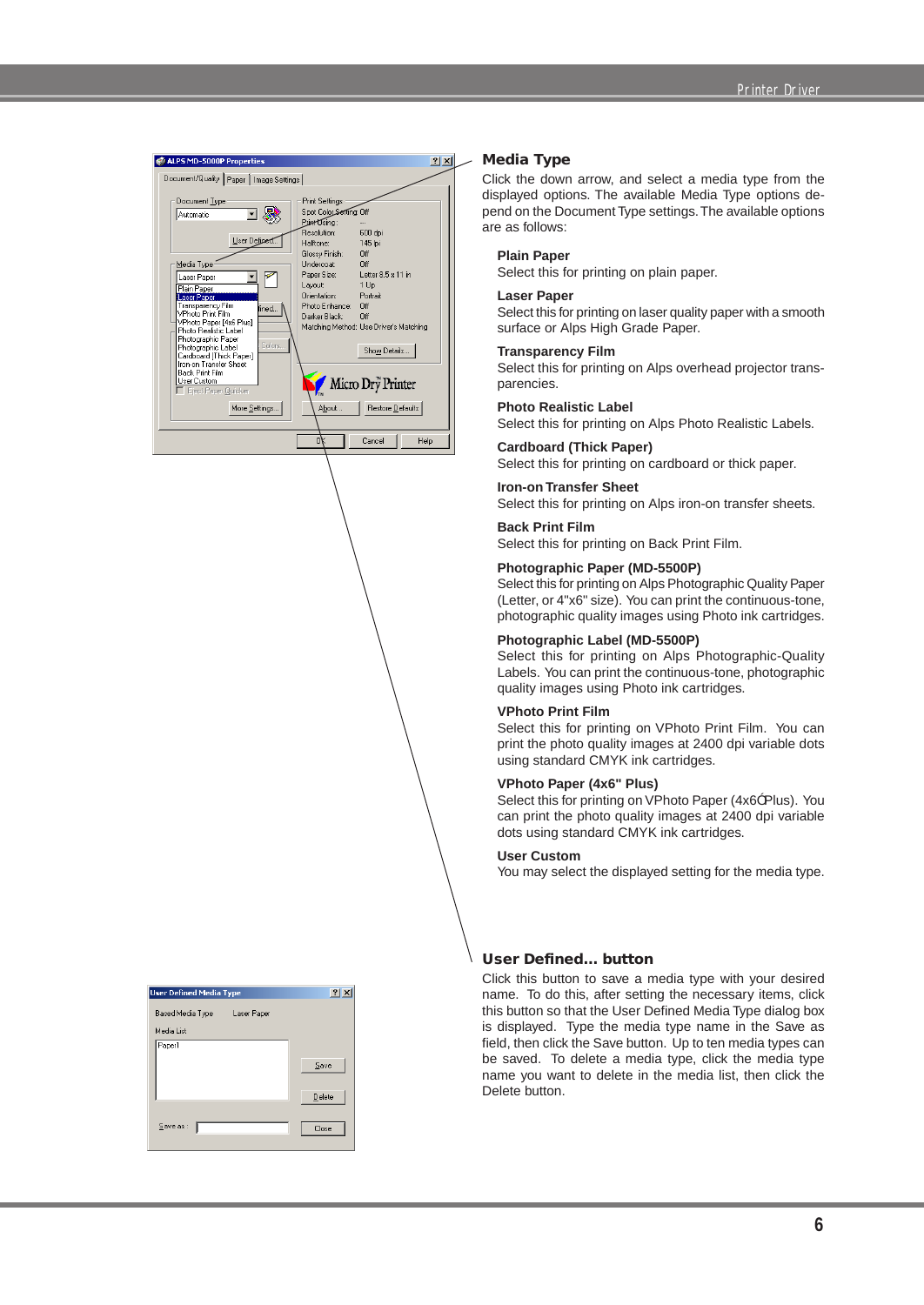

| <b>Spot Color Settings</b>                                            | 7) |
|-----------------------------------------------------------------------|----|
| <b>Spot Color Settings</b>                                            |    |
| C Use Spot Color[s]<br><b>C</b> Use Foil Color[s]                     |    |
| Disable Undercoat                                                     |    |
| <b>Print Using</b>                                                    |    |
| Metallics & CMYK Inks<br>▾                                            |    |
| Select Ink Cartridge[s]<br>$\nabla$ Gold Foil<br><b>▽</b> Silver Foil |    |
| Cancel<br><b>OK</b>                                                   |    |

#### **Print Settings**

This option allows you to select Spot Color and Print Mode settings.

### **Use Spot Colors check box**

Click this option to display the Spot Color Settings dialog box, where you can select the spot color printing options.

#### **Spot Colors... button**

While the Use Spot Colors is selected, you can click this button to display the Spot Color Settings dialog box.

#### **Spot Color Settings dialog box**

Select a spot color options.

### **Use Spot Color(s) radio button**

Select this option to print using Metallic (Gold, Silver, Cyan, Magenta), White, Finish, and VPhoto Primer ink cartridges.

### **Use Foil Color(s) radio button**

Select this option to print using the Gold Foil and Silver Foil ink cartridges.

### **Disable Undercoat check box**

This option can be selected when the Use Foil Color(s) is selected. To print foil color without using the undercoat of CMYK inks, select this option. Note that disabling undercoat may appear poor quality, since the foil color requires the undercoat.

### **Print Using**

This option allows you to select the cartridge(s) for Spot color and Foil color printing you selected.

### **Single Ink**

Select this option to print using a single spot color. Cyan, magenta, yellow, black and white can also be set as the single color.

### **Multiple Inks**

Select this option to print using two or more spot colors. The spot colors should be designated by corresponding color components.

### **Metallics & CMYK Inks**

Select this option to print your document using standard CMYK and Spot , or Foil color ink cartridges.

#### **White (Undercoat)**

Select this option to print the undercoat using White ink cartridge. This function is used in Overlay mode.

### **Finish (Glossy Finish)**

Select this option to obtain the photograph like glossy print using Finish ink cartridge. This function is used in Overlay mode.

### **VPhoto Primer (Undercoat)**

Select this option to print the undercoat using VPhoto Primer ink cartridge. This function is used in Overlay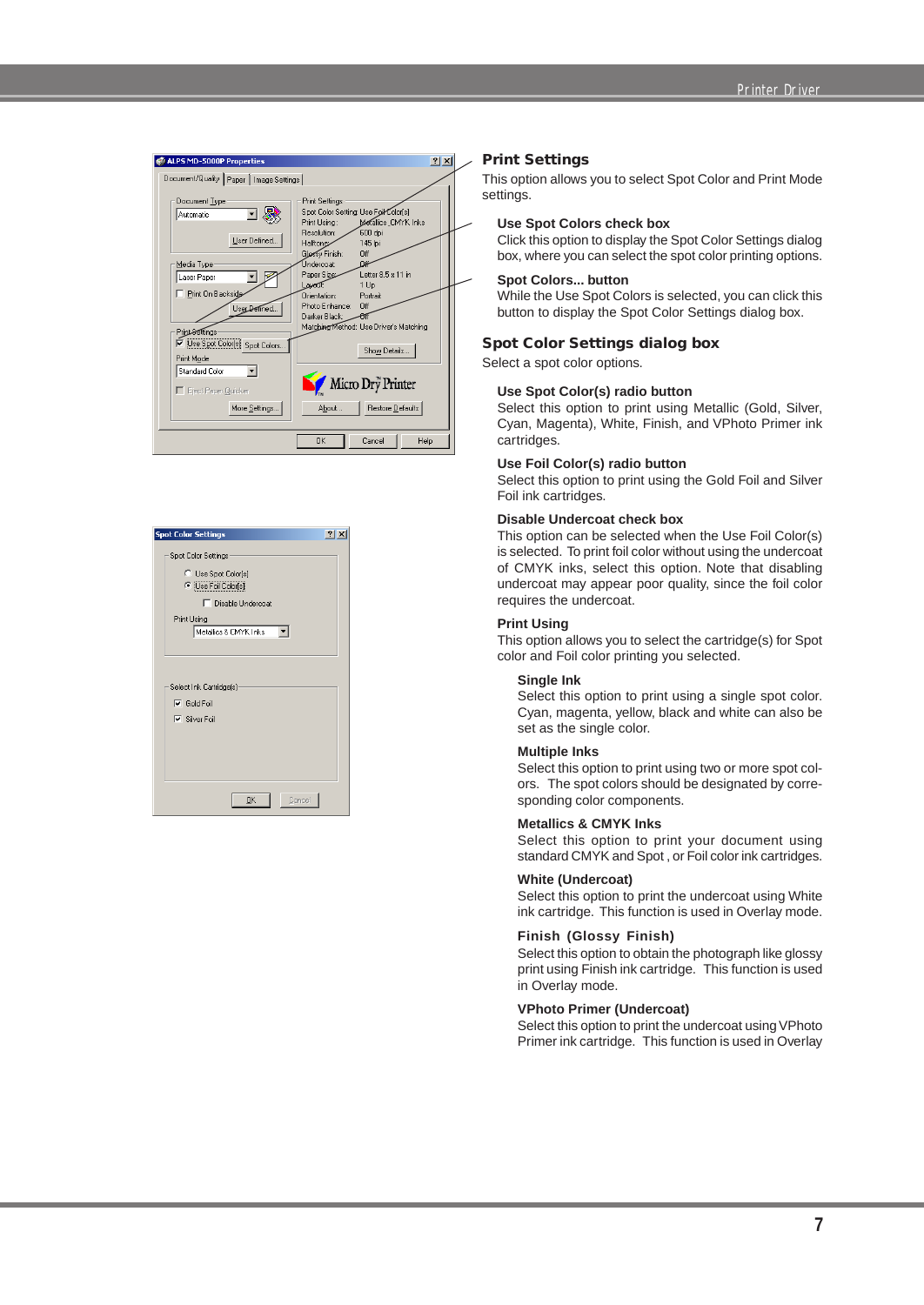

### **Print Mode**

This option allows you to select Print Mode.

### **Standard Color**

Select this option to execute printing in the mode optimal for the media selected.

### **Dye Sublimation (MD-5500P)**

Select this option to print dye sublimation, continuoustone printing on the Photographic Quality Paper using Photo ink cartridges.

### **VPhoto Color**

Select this to print photo quality images using variable dots at 2400 dpi.

### **Eject Paper Quicker check box**

Select this for faster printing. The printer will not perform the curl correction before ejecting the paper.

### **More Settings button**

Click this button to open the More Settings dialog box, where you can select Print Quality, Halftone and Printer Effects options.

### **Printer Effects**

Mode setting in the Document/Quality tab. Primer (Undercoat). This option is linked with the Print This option allows you to select Glossy Finish and VPhoto

### **Glossy Finish check box**

print using Finish ink cartridge. Select this option to obtain the photograph like glossy

### **VPhoto Primer (Undercoat) check box**

any plain paper. Primer ink cartridge that enables photo-quality print on Select this option to print the undercoat using VPhoto

### **Method to Apply**

and undercoat. Select a method to apply the printer effects of glossy finish

### **Automatic**

the images. This option applies the printer effects automatically to

### **Whole Page**

To apply the printer effects to entire page.

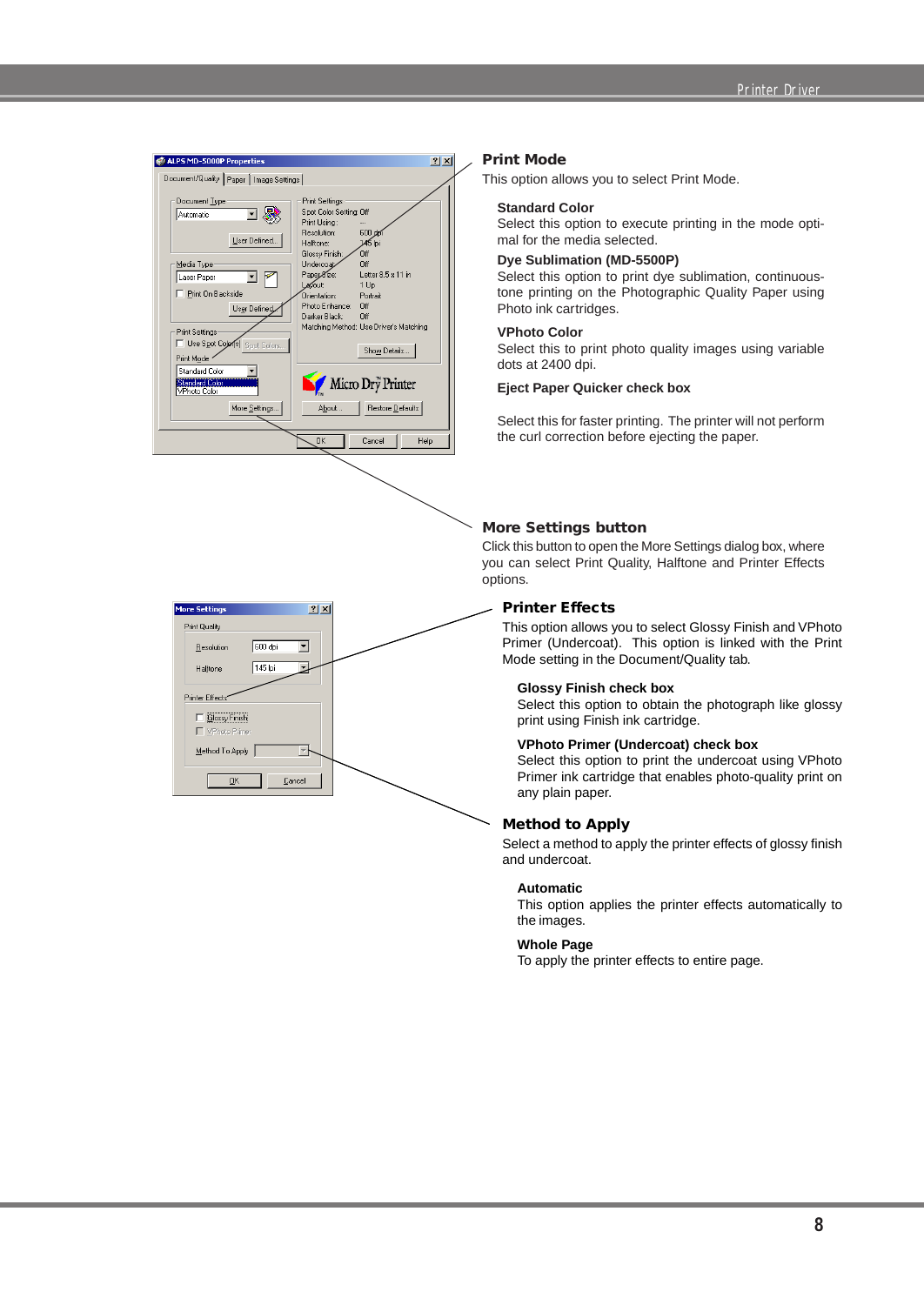**9**

### Printer Driver

## **OPTION SETTING**

A print media selected in User Custom or User Defined Media Type allows you to adjust Micro Feed and Density. Click Restore Defaults in Document/Quality tab with pressing [Ctrl] key and [Alt] key to display OPTION SETTING. Micro Feed (right –> wider, left –> narrow) and Density (right −> lighter, left −> darker) can be adjusted by moving the sliders.

However, if the print media is not selected in User Custom or User Defined Media Type, only Micro Feed is available.

### **Print Settings**

selected in the printer driver. Print settings display area shows you all settings currently

### **Show Details... button**

box. Click Show Details... button to open the Show Details dialog

### **Show Details dialog box**

### **Ribbons button**

Status Monitor. Click Ribbons button to open the Option property of

### **Close button**

Click Close to close the Show Details dialog box.



**OPTION SETTING** 

Density:  $\boxed{4}$ 

**Adjustment** Media Type: User Custom Micro Feed :  $\boxed{1}$   $|2|X|$ 

 $\mathbf{E}$  0

Cancel

 $\Box$  $\mathbf{E}$  0

 $\overline{\mathsf{OK}}$ 

| <b>Show Details</b>                                   |                                      |                                         | ?                                                     |  |
|-------------------------------------------------------|--------------------------------------|-----------------------------------------|-------------------------------------------------------|--|
| Media Type:<br>Print Mode:<br>Spot Color Setting: Off | Laser Paper<br><b>Standard Color</b> | Paper Size:<br>Layout<br>Print Borders: | Letter 8.5 x 11 in<br>1 Up<br>Off                     |  |
| Print Using:<br><b>Resolution:</b>                    | $\cdots$<br>600 DPI                  | Orientation:<br>Flip Horizontal:        | Portrait<br>Off                                       |  |
| Halftone:<br>Glossy Finish:                           | 145 I PI<br>Off                      | Upside Down:<br>Photo Enhance:          | Off                                                   |  |
| Undercoat:<br>Method To Apply: Off                    | Off                                  | Darker Black                            | $\Omega$ ff<br>Matching Method: Use Driver's Matching |  |
|                                                       |                                      | <b>Bibbons</b>                          | Close                                                 |  |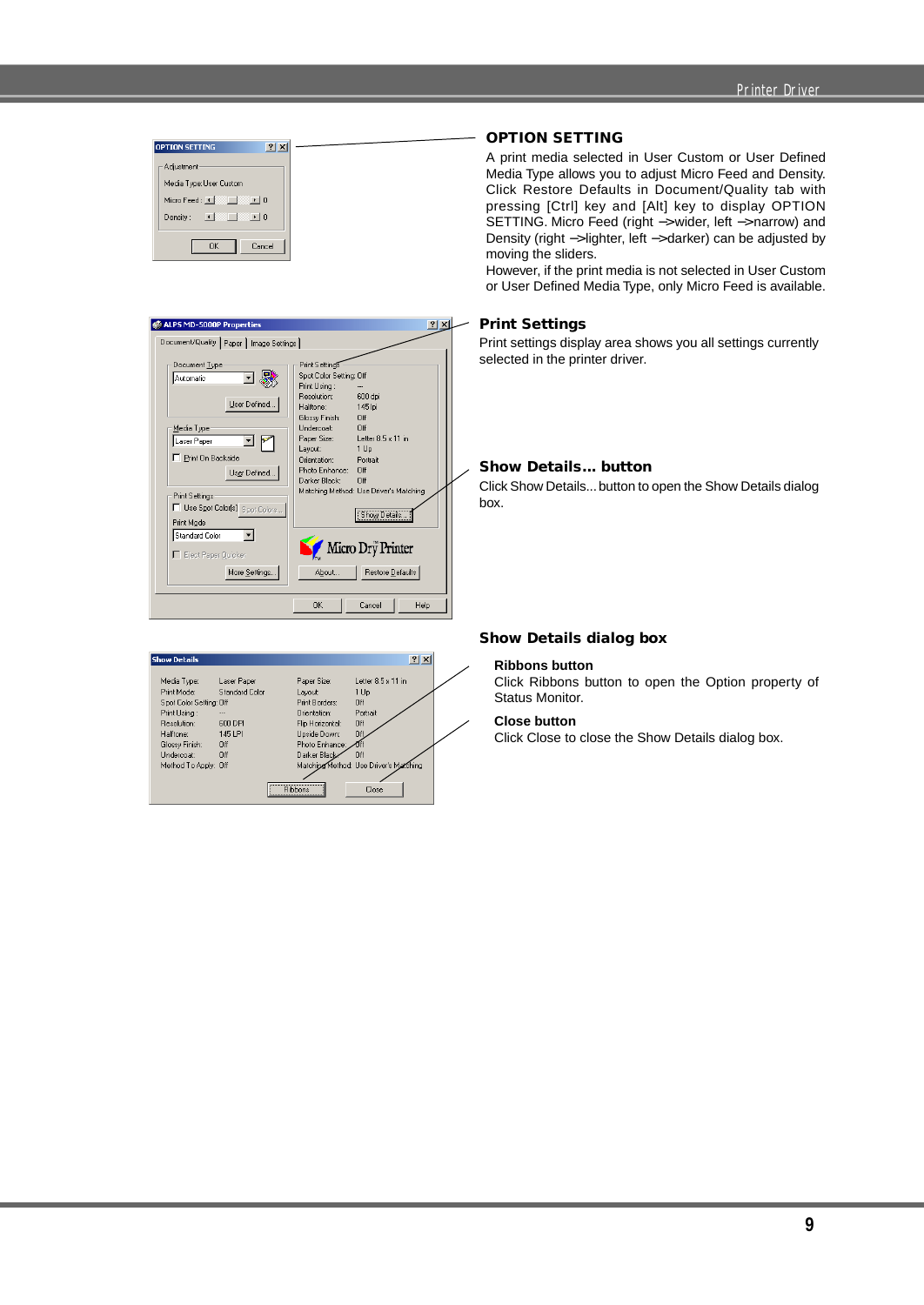## <span id="page-9-0"></span>**Status Monitor**



### **Status Property**

Status Property is displayed during printing. Status Proparty shows the progress of printing jobs.

### **Cancel Print button**

Click this button to cancel the print job.

### **Pouse Job button**

Click this button to pouse the print job.

### **Option Property**

Option Property shows the information of the installed ink cartridges.

### **Refresh button**

Click Refresh button to refresh and update the latest ink cartridge status. If you do not select any holder, only status of a holder which remained ink amount is not clear (displayed ??) is updated.

### **Click Ink Cartridge Select button**

Click Ink Cartridge Select button to select ink cartridges when updating ink cartridge status. Clicked button means selected status.

### **Start Status Monitor as an Icon check box**

Click check box to start Status Monitor as an icon.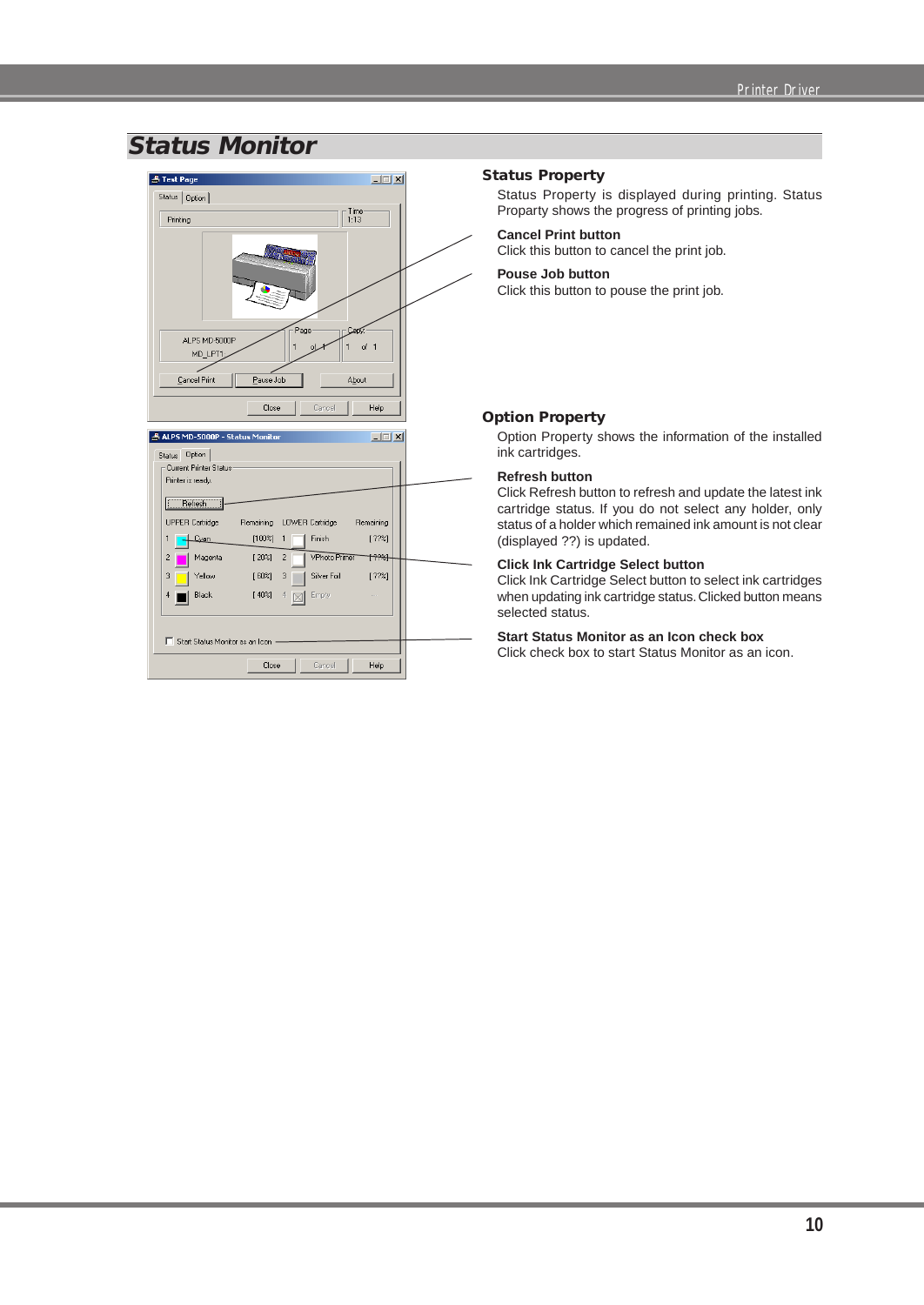## <span id="page-10-0"></span>**Paper Tab**

This tab allows you to select a paper size and a few other settings.



### **Paper Size**

Click the down arrow, and select a paper size from the displayed options. The available options are as follows:

**Letter 8.5 x 11 in A4 210 x 297 mm**

**B5 182 x 257 mm A3** −>**A4 (Reduction)** A3-size data will be reduced and printed on A4 paper.

**B4** −>**A4 (Reduction)**

B4-size data will be reduced and printed on A4 paper. **Photo Label 100 x 148 mm**

When Photo Realistic Label is selected in Media Type, the paper size is fixed to 100 x 148 mm.

### **Photo Paper 4 x 6 in (MD-5500P)**

This size is only available when Photographic Paper is selected in Media Type.

### **Photo Label 100 x 164 mm (MD-5500P)**

When Photographic Label is selected in Media Type, the paper size is fixed to 100 x 164 mm.

### **VPhoto Paper (4x6" Plus)**

When VPhoto Paper (4x6" Plus) is selected in Media Type, the paper size is fixed to VPhoto Paper (4x 6" Plus).

### **User Defined... button**

To open the User Defined Paper Size dialog box. In this dialog, you can create your custom paper size. Enter the width and higth, and type name of your cutom paper size. Then click Save to save the settings. Up to ten settings can be saved. To delete a setting, click the saved name in the list, then click the Delete button.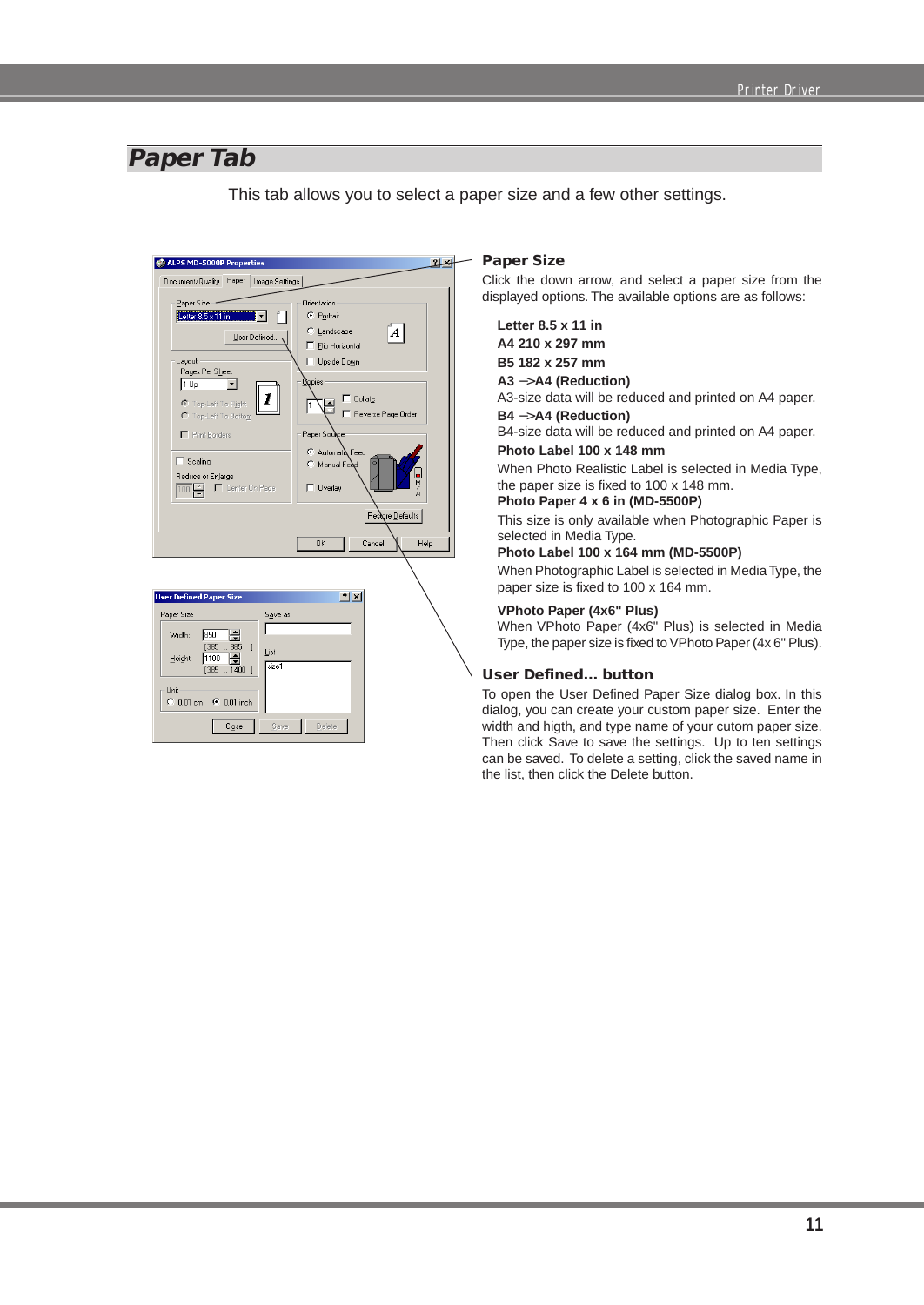







#### **Layout**

Set Pages Per Sheet and Scaling. The available options vary depending on the settings in Print Mode and Paper Size.

#### **Pages Per Sheet**

Select the corresponding option to print two, four, six, or eight pages on one page. The orders of printing pages can be selected with the Top-Left To Right and Top-Left To Bottom radio buttons.

### **Print Borders check box**

Check this box to print border lines of each page.

### **Scaling check box**

Scaling can be set between 25% to 400%.

### **Center On Page check box**

Check this box to print data after executing centering.

#### **Orientation**

This setting sets the paper orientation.

#### **Portrait/Landscape radio button**

Click one of the radio buttons to set the paper orientation to either Portrait or Landscape.

#### **Flip Horizontal check box**

Turning on this option prints an image flipped horizontally. When you select Iron-on Sheet or Back Print Film in the Media Type setting, this check box is automatically checked.

### **Upside Down check box**

Check this box to print the image after turning it 180 degrees.

### **Copies**

Input the number of copies to be printed by typing the number in the edit box.

Select different printing options by clicking on the check boxes.

### **Collate check box**

Print multiple copies in collated order.

### **Reverse Page Order check box**

Print in reverse order beginning with the last page.

### **Paper Source**

This setting allows you to set the paper feed mode. The current paper feed mode is displayed in the box.

### **Automatic Feed radio button**

Click Automatic Feed radio button to set a print media and feed automatically. Execute the following settings when Cardboard is selected.

MD-5500/5500P : Set paper feed switch to position ' M '.

### **Manual Feed radio button**

Click Manual Feed radio button to print each sheet manually.

### **Overlay check box**

This option allows two consecutive pages of a document to be printed on the same sheet. Use this option when printing metallic color data, and then full color data.